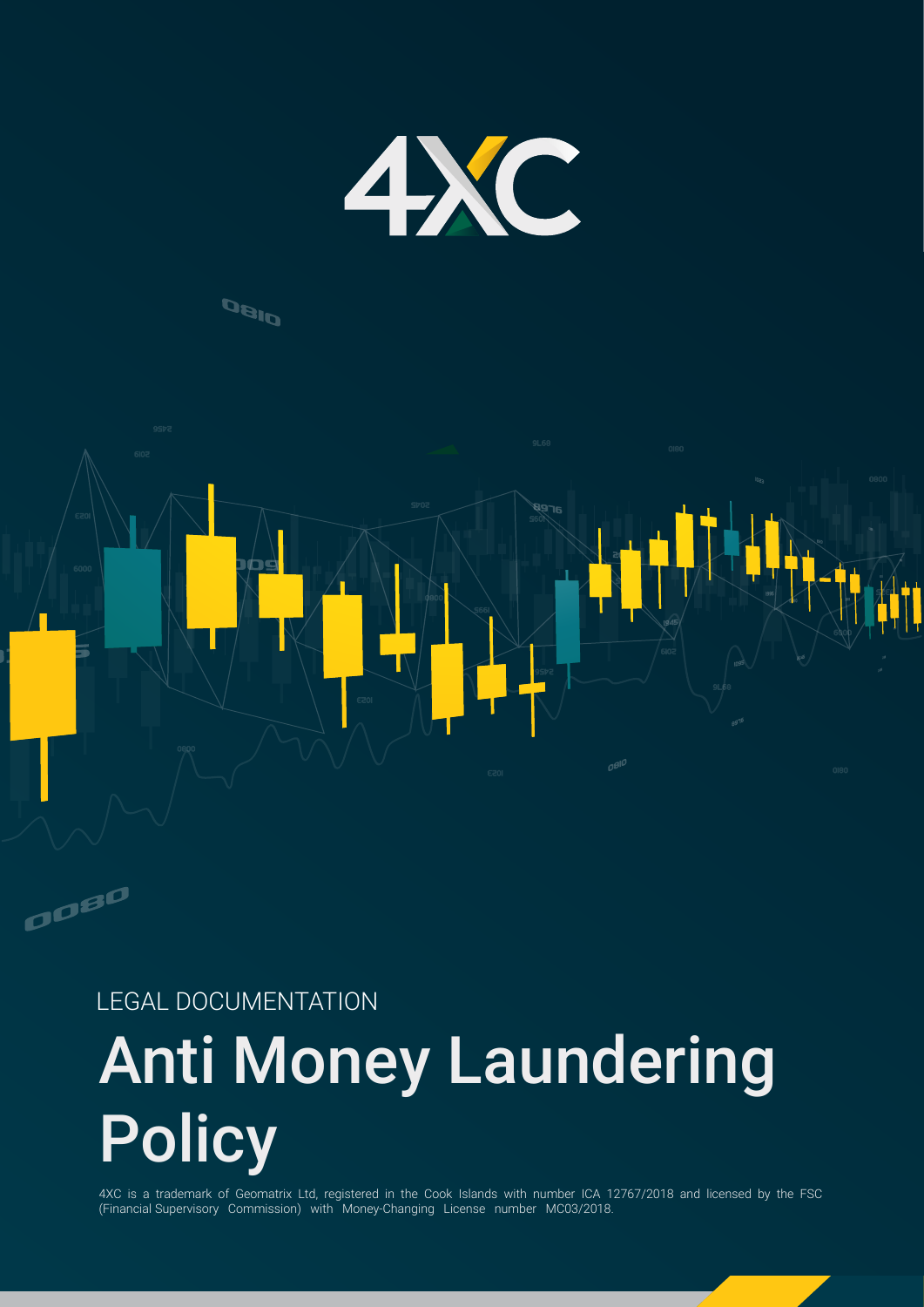#### ANTI MONEY LAUNDERING POLICY

#### INTRODUCTION

The phrase "money laundering" covers all procedures to conceal the origins of criminal proceeds so that they appear to originate from a legitimate source. Geomatrix Limited ("Company") aims to detect, manage and mitigate the risks associated with money laundering and the financing of terrorism. The Company has introduced strict policy aimed on the detection, risk prevention or mitigation in respect of any suspicious activities performed by customers. The Company is required to constantly monitor its level of exposure to the risk of money laundering and the financing of terrorism. The Company believes that if it knows its client well and understands its instructions thoroughly, it will be better placed to assess risks and spot suspicious activities.

#### CUSTOMER DUE DILIGENCE

Effective Customer Due Diligence ("CDD") measures are essential to the management of money laundering and terrorist financing risk. CDD means identifying the customer and verifying their true identity on the basis of documents, data or information both at the moment of starting a business relationship with customer and on an ongoing basis. The customer identification and verification procedures require, first, the collection of data and, second, attempts to verify that data. During the 4XC Portal registration process an individual customers provide the following identification information to the Company:

Customer's full name;

Customer's date of birth;

Country of residence/location of customer; Mobile telephone number and e-mail.

During the 4XC Portal registration process a corporate customer provide the following identification information to the Company: Full company name;

Registration number and date;

Country of registration/incorporation;

Registered address;

Mobile telephone number and e-mail.

After receiving the identification information the Company's staff should verify this information requesting the appropriate documents.

Appropriate documents for verifying the identity of customer include, but are not limited to, the following:

For an individual customer: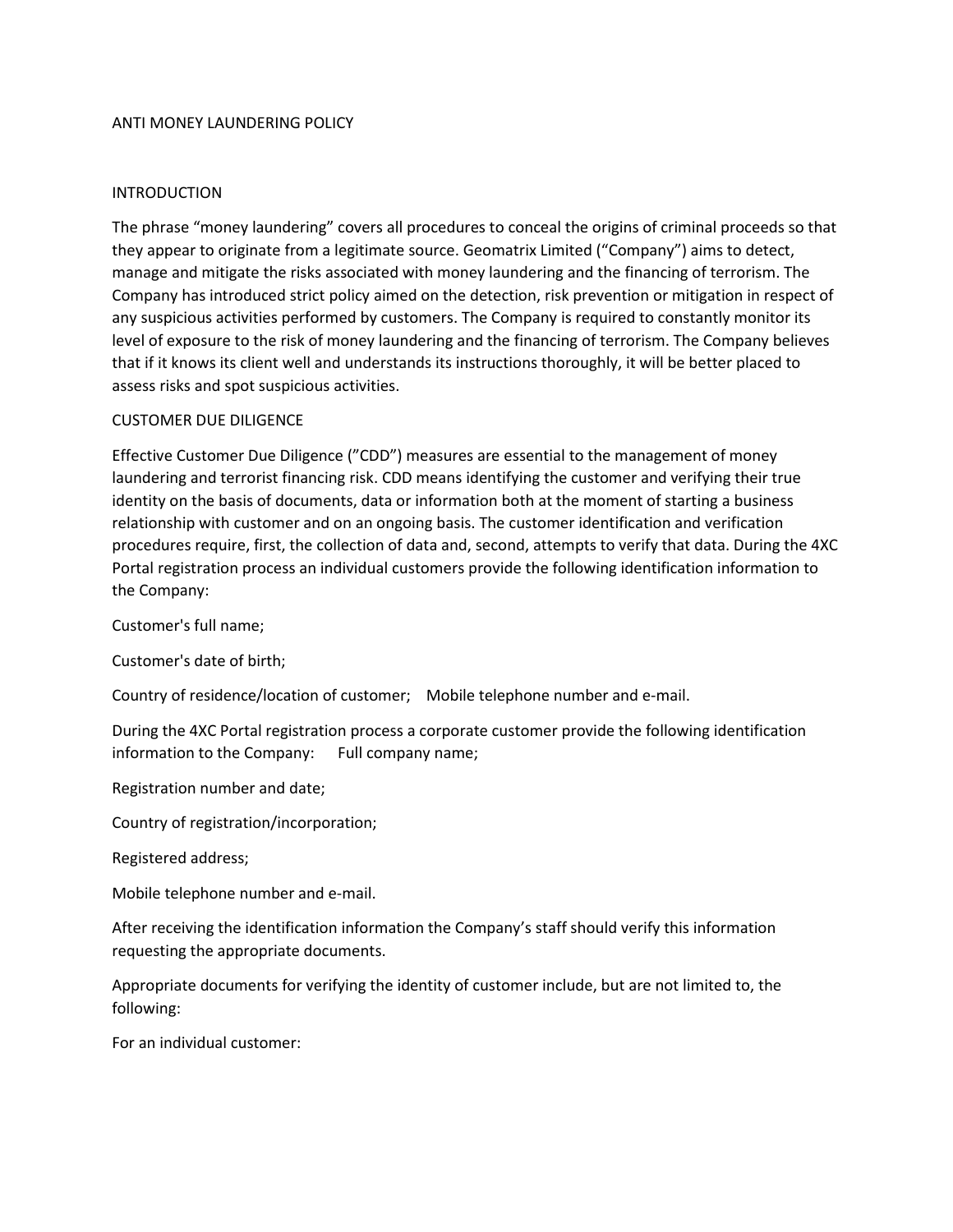A high resolution scanned copy or photo of pages of a passport or any other national ID, indicating family name and name(s), date and place of birth, passport number, issue and expiry dates, country of issue and Client's signature.;

For a corporate customer:

a high-resolution copy of documents showing the existence of the entity, such as Certificate of Incorporation, and, where applicable, Certificate of Change of Name, Certificate of Good Standing, Articles of incorporation, a government issued business license (if applicable), etc. To verify proof of address of the customer the Company requires one of the following to be provided, in the same correct name of the customer:

A high-resolution copy of a utility bill (fixed-line phone, water, electricity) issued within the last 3 months;

A copy of a tax or rates bill from a local authority;

A copy of a bank statement (for a current account, deposit account or credit card account);

A copy of a bank reference letter.

When making a funds deposit or funds withdrawal via credit/debit card a customer is required to provide a scanned copy or photo of the credit/debit card (front and back side). The front side of credit/debit card should show the cardholder's full name, the expiry date and the first six and the last four digits of the card number (the rest of the digits may be covered). The copy or scan of the reverse side of credit/debit card should show the cardholder's signature, but the CVC2/CVV2 code must be masked.

If an existing customer either refuses to provide the information described above or if a customer has intentionally provided misleading information, the Company, after considering the risks involved, will consider closing any of an existing customer's account.

The Regulations measures require further research and identification of customers who may pose a potentially high risk of money laundering/terrorism financing. If the Company has assessed that the business relationship with a customer pose a high risk it will apply the following additional measures:

Obtaining the information relating to the source of the funds or the wealth of the customer will be required (this will be done via e-mail or phone);

Seek further information from the customer or from Company's own research and third-party sources in order to clarify or update the customer's information, obtain any further or additional information, clarify the nature and purpose of the customer's transactions with Company.

When obtaining information to verify the customer's statements about source of funds or wealth, the Company's staff will most often ask for and scrutinize details of the person's employment status or business/occupation. The Company's staff will ask for whatever additional data or proof of that employment/occupation that may be deemed necessary in the situation, particularly the appropriate confirming documents (employment agreements, bank statements, letter from employer or business etc.).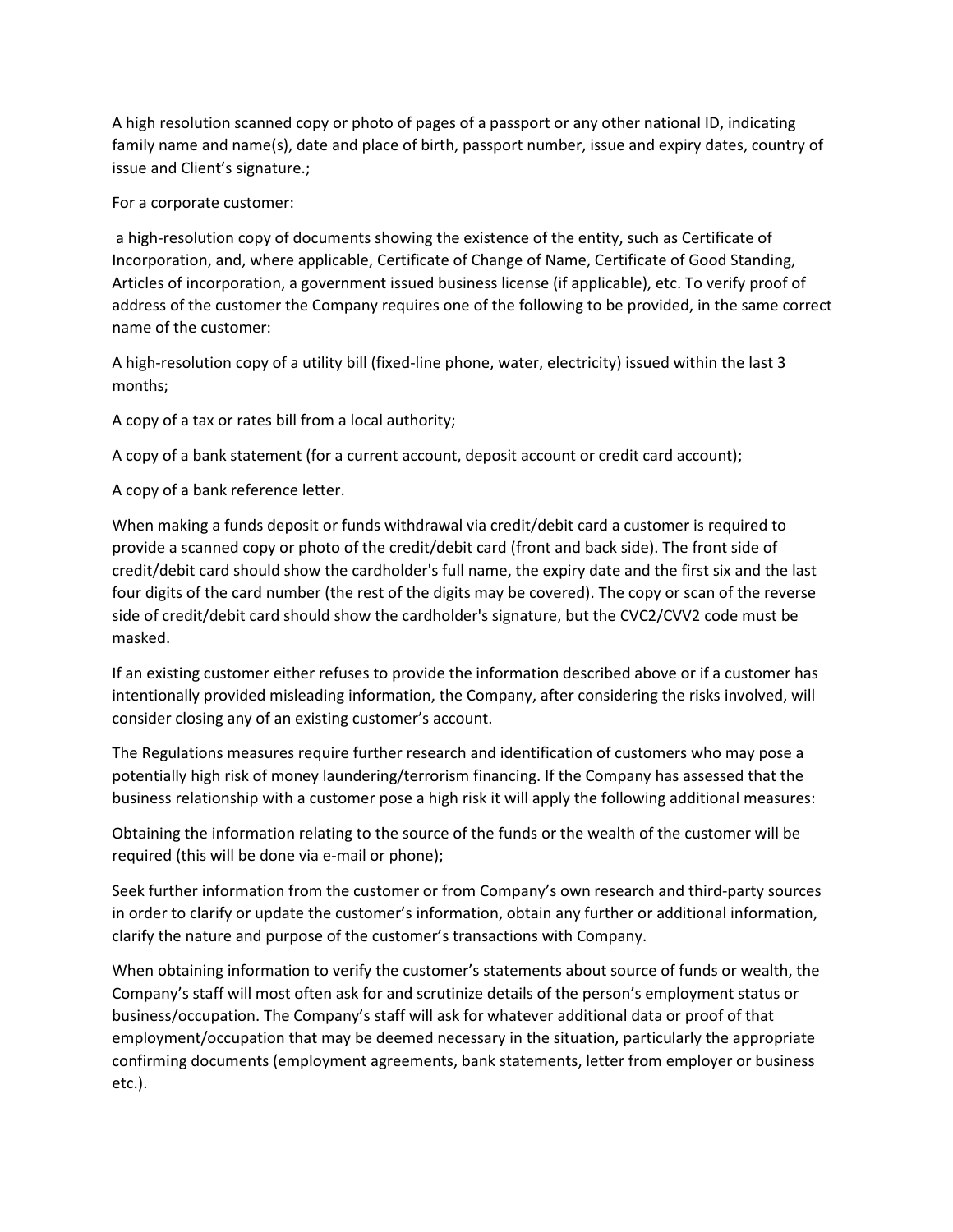The Company will conduct ongoing customer due diligence and account monitoring for all business relationships with customers. It particularly involves regularly reviewing and refreshing Company's view of what its customers are doing, the level of risk they pose, and whether anything is inconsistent with information or beliefs previously held about the customer. It can also include anything that appears to be a material change in the nature or purpose of the customer's business relationship with Company.

Additional Due diligence will be required with Clients who deposit by Crypto currency.

Screenshot of client wallet must be provided, where it can be confirmed the wallet address and name of the customer.

A continuous monitoring of transactions must be performed in order to ensure regulatory compliance, identification of suspicious activities, and risk management.

# EMPLOYEES

AML Compliance Officer

The Company shall appoint an AML Compliance Officer, who will be fully responsible for the Company's AML and CFT program and report to the Board of the Company or a committee there of any material breaches of the internal AML policy and procedures and of the Regulations, codes and standards of good practice.

AML Compliance Officer's responsibilities include:

a) Ensuring the Company's compliance with the requirements of the Regulations;

b) Establishing and maintaining internal AML program;

c) Establishing an audit function to test its anti-money laundering and combating the financing of terrorism procedures and systems;

d) Training employees to recognize suspicious transactions;

e) Receiving and investigating internal suspicious activity and transaction reports from staff and making reports to the FSC where appropriate;

f) Ensuring that proper AML records are kept;

g) Obtaining and updating international findings concerning countries with inadequate AML systems, laws or measures.

# Employees

All Company employees, managers and directors must be aware of this policy.

Employees, managers and directors who are engaged in AML related duties must be suitably vetted. This includes a criminal check done at the time of employment and monitoring during employment.